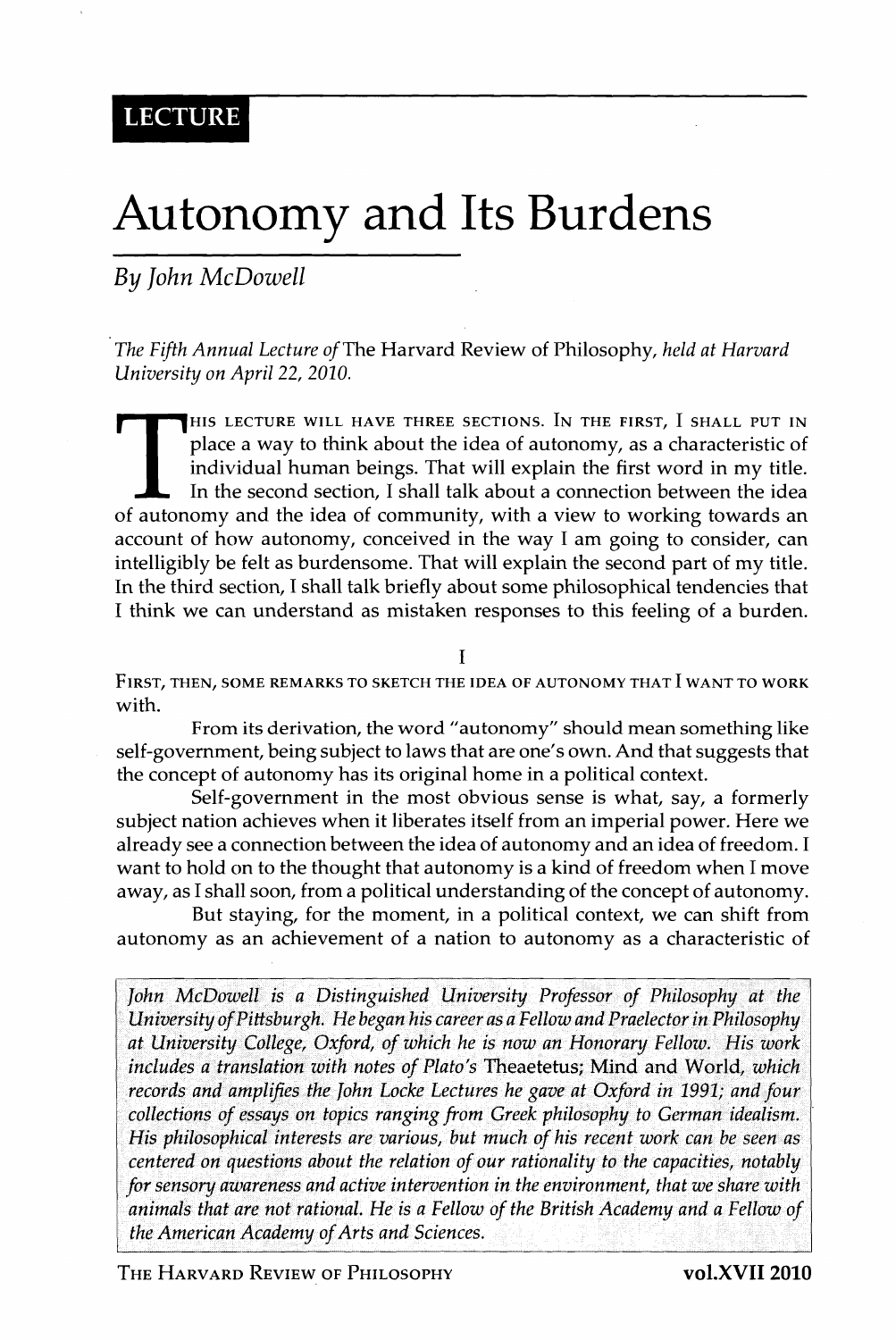individuals. We can think of self-government, being oneself the source of the laws one is subject to, as a characteristic of individuals who live under democratic political arrangements. This idea, the idea of citizens who give themselves the law, fits most easily in a direct democracy, where legislating is done in an assembly of all the citizens. That is how things are supposed to have been in Periclean Athens. Or we might think of the ideal commonwealth that Rousseau envisages in *On the Social Contract.* And perhaps we can extend the idea of giving oneself the law to political arrangements of a more familiar kind, in which legislating is entrusted to representatives. That would be to exploit the thought that if a person's representative does something, including legislating in particular, and in doing so is acting as that person's representative, we can count the person as vicariously doing it herself.

But the idea of autonomy that I want to work with is not a political idea. Autonomy is self-government, but the idea of government, which is obviously in the first instance a political idea, lends itself easily to metaphorical applications. And the concept of autonomy as self-government, or self-determination, that I want to work with does not need a narrowly political context. Autonomy in the sense in which I want to consider it is the capacity of an individual to determine her thought and action for herself.

Here there is still that connection with freedom. Someone who determines the shape of her own life is free in an obvious sense.

I stress that autonomy is a *capacity.* No one is self-determining all the time, but lapses do not show that a person does not have a capacity. Still, the way to understand a capacity is to understand its exercises.

So how should we understand the idea of determining one's thought or action for oneself? I think the best answer starts like this: one is self-determining to the extent that one thinks or acts as one does for reasons that, in thinking or acting as one does, one is responding to as the reasons they are.

Responding to reasons as the reasons they are manifests rationality. Obviously enough, rationality is what separates rational animals from animals that are not rational. That is to invoke a traditional distinction within the animal kingdom. I want to dwell on the traditional distinction for a while, in order to explain what I mean by talking of responding to reasons as the reasons they are.

We can respect the traditional distinction of rational animals from the rest and still acknowledge a sense in which animals that are not rational can respond to reasons. The point is that the responses of animals that are not rational are not responses to reasons as the reasons they are.

For instance, animals of many kinds, including animals that are not rational, have fleeing as part of their repertoire of behavior. Consider how prey animals respond to the presence of predators. And fleeing is responding to something that is, in a perfectly good sense, a reason for that response: danger, or at least something the animal that flees responds to as danger. That is not something that just happens to be true about the behavior we call "fleeing." The point captures a feature of the very idea of fleeing. Fleeing is, just as such, behavior in which an animal responds to perceived danger, and perceived danger makes the fleeing response intelligible in a distinctive way. Perceived danger is a reason for the response, not a mere trigger of it.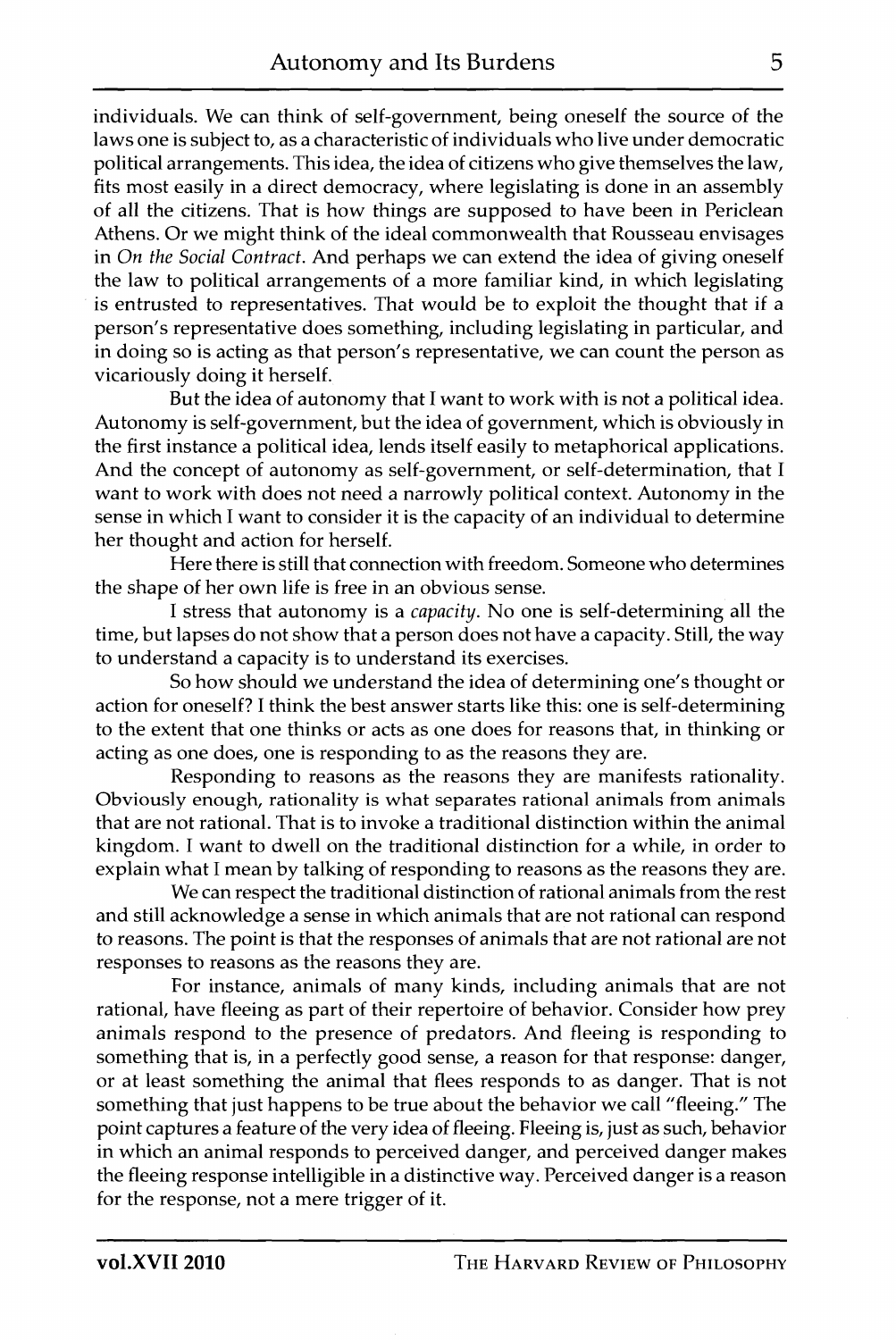But responding to danger by fleeing need not be responding to danger as the reason it is, in the sense I want to put in place. It can be, but only when the response comes from a rational animal.

To count as being able to respond to reasons as the reasons they are, one must be able to step back, as it were, from the fact that a certain circumstance, for instance perceived danger, inclines one towards acting in a certain way, for instance towards fleeing, and raise the question whether one *should* act in that way. If one resolves such a question and acts in the light of one's resolution of it, one's acting reflects the capacity that distinguishes rational animals from the rest. Such action exemplifies a capacity for a kind of freedom. This kind of freedom is not found in the lives of creatures that cannot engage in that sort of reflection.

The behavior of an animal that is not rational is the immediate outcome of motivational forces that are part of its animal nature. Consider, for instance, an antelope that takes flight when it senses the presence of a lion. What the antelope does is, in a certain sense, not under its control. (Of course the behavior is voluntary, and so in another sense it is under the antelope's control.) Contrast a human being who in my metaphorical sense steps back from a circumstance that tends to elicit a certain behavioral inclination from her. For instance, think of a human being stepping back from a perceived danger, a kind of thing that tends to elicit an inclination to run away in a human being no less than in an antelope. To step back from a circumstance is to contemplate it as a candidate for being a reason to, do something, for instance run away. Suppose the person, having stepped back, determines that she should make the circumstance her reason for acting, and acts for that reason. There is then a sense in which what she does is determined by herself. In contrast, the antelope's behavior is determined by forces that naturally operate on it (or perhaps we should say "in it").

When one steps back, it becomes up to one whether to acknowledge, as a reason for acting, a candidate for being a reason for acting that is brought to one's attention by its eliciting a motivational impulse, for instance an impulse to run away. And if one does acknowledge a consideration as a reason for acting in a certain way, it is up to one whether to act in that way, or perhaps to recognize more compelling reasons for doing something else, and do that instead. One might, for instance, accept that a danger one faces is a reason for running away, but determine that there are stronger reasons for standing one's ground. If one decides that the consideration in question—the danger, in the case I am working with—is indeed a sufficient reason for acting, and acts on it, one satisfies the original motivational impulse, the impulse that brought the consideration into one's view as a candidate for being a reason. But in this case what explains one's acting as one does is the consideration that one has determined to make one's reason for acting, not the brute pressure of the motivational impulse, as in the case of animals that are not rational.

The image of stepping back is an image for a distanced orientation towards circumstances that otherwise would have merely induced inclinations to do things. It seems plausible that this distanced orientation becomes a possibility with the acquisition of language. If one can say how things are, one can hold a circumstance with a tendency to influence one's motivations at arm's length, as it were. Describing a circumstance gives one a means to adopt a partly contemplative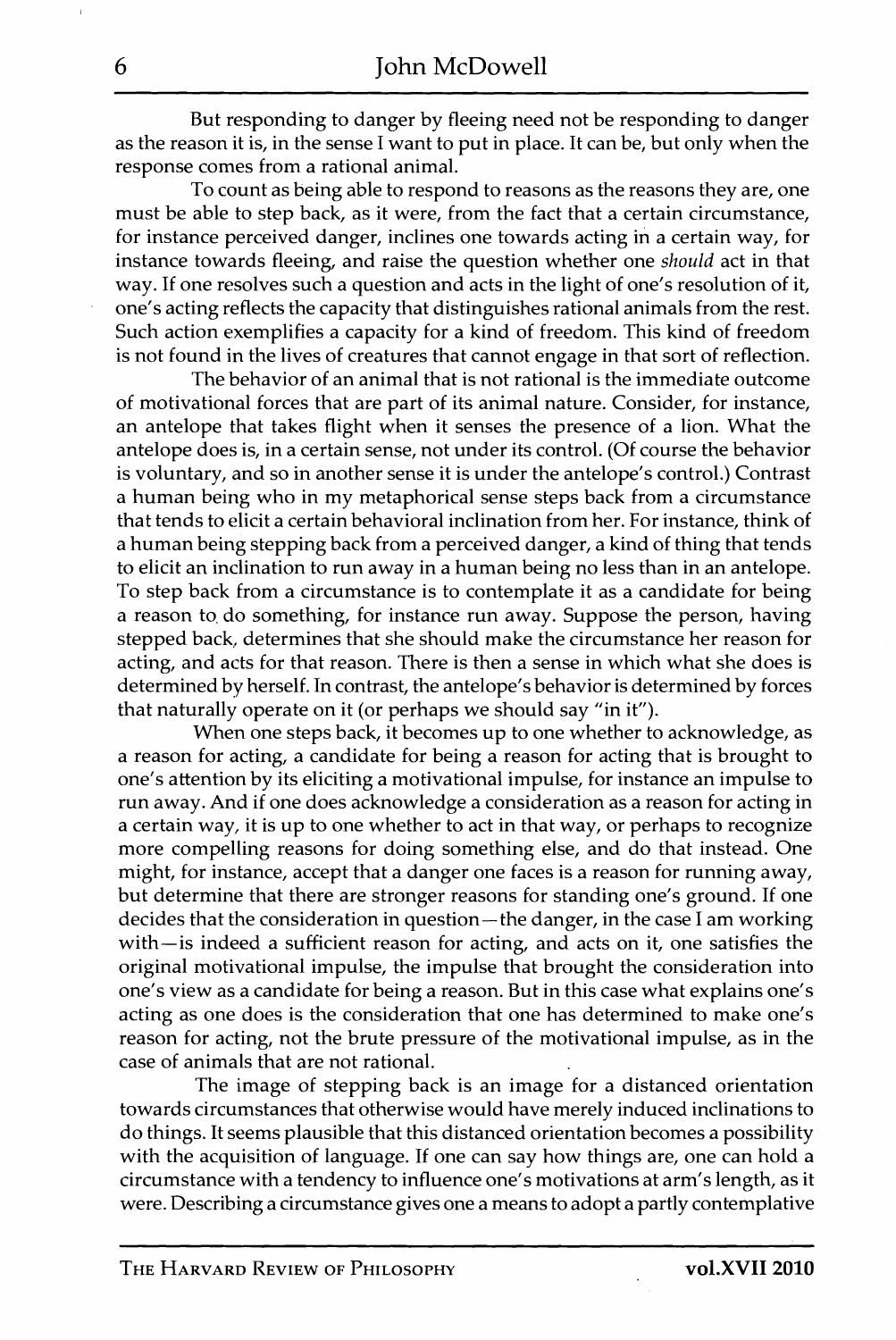attitude towards it, as opposed to just being practically immersed in it. The ability to frame a circumstance in words puts one in a position to ask oneself whether the circumstance constitutes a reason for doing what it inclines one to do, and if so, whether the reason is enough to act on.

I do not mean to suggest that the acquisition of language is intelligible in advance of this capacity to step back, this capacity to hold circumstances at arm's length—as if language comes first, and brings in its train the ability to adopt a distanced orientation towards one's predicaments. What seems plausible is rather this: the capacity to use language and the capacity to adopt a distanced attitude towards circumstances one finds oneself in are two elements in a bundle of capacities that needs to be understood as a whole.

In the picture I am offering, then, the capacity to respond to reasons as such is associated with language, and it marks a discontinuity in the animal kingdom. Rational animals are animals of a quite special kind. They are animals with *logos.* That Greek word sometimes needs to be translated "language" and sometimes needs to be translated "reason." Here both translations are appropriate at once. The idea of animals with *logos* encapsulates the idea that the class of rational animals coincides with the class of animals with language.

But as I have said, animals that are not rational in the sense of the traditional distinction can be responsive to reasons in a less demanding sense. To stay with the same example, animals that are not rational can without qualification be said to respond to danger, or at least to what they take to be danger, with behavior for which danger, or at least perceived danger, is a reason. So I can insist on the discontinuity between rational animals and other animals—the traditional distinction within the animal kingdom—without needing to play down an important continuity. It is not that rationality, in the sense in which rationality marks the traditional distinction, springs into being out of nothing with the onset of language. The relation between a reason in the full-blown sense and what it is a reason for has intelligible precursors in ways in which perceived environmental circumstances engage with merely animal motivational tendencies: that is, ways in which we can make sense of stretches of the lives of animals without language, animals that are not rational in the demanding sense I am working with.

I have been glossing the idea of responsiveness to reasons as reasons in terms of the idea of stepping back from circumstances in the light of which bits of merely animal behavior, without this distanced orientation, would have been intelligible as responses to reasons in a less demanding sense. Of course I do not mean to imply that that is all there is to be said about responsiveness to reasons as such. What I have described so far is a transfiguration, so to speak, of the kind of practical competence that is operative in coping with the problems and predicaments of merely animal life. And that is obviously not the whole truth about coming to inhabit what Wilfrid Sellars has called "the logical space of reasons. $^{\prime\prime}{}^{2}$ 

For one thing, I suggested that the capacity for a distanced attitude towards features of one's environment emerges together with the ability to say how things are. So far I have been focusing on practical reasons, reasons for acting. But the ability to say how things are presupposes responsiveness to theoretical reasons, reasons for believing one thing rather than another. So this brings another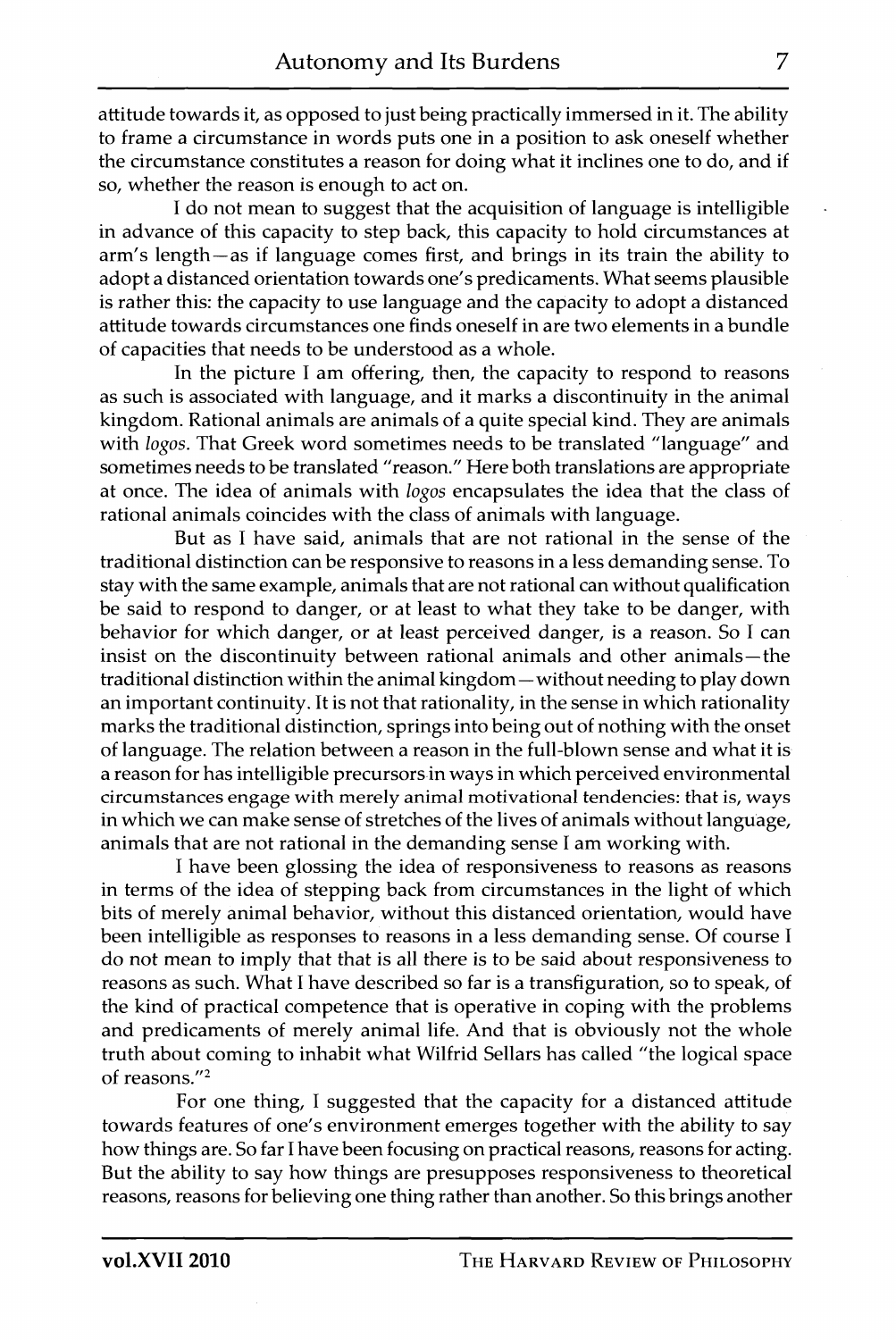region of the space of reasons into the picture: reasons that appeal to theoretical rationality as opposed to practical rationality. Theoretical rationality, theoretical responsiveness to reasons as reasons, includes, for instance, the ability to weigh evidence.

Moreover, there is of course more to practical rationality than the transformed counterpart to merely animal practical intelligence in terms of which I have introduced the idea. There are also, for instance, ethical reasons. Ethical reasons are distinct from the sort of thing that is responded to by animals that are not rational, and the difference lies along a different dimension from the one I have tried to bring into view with the image of stepping back from circumstances.

One more point about the idea of rationality that I am exploiting in order to put in place a way of thinking about autonomy. What matters for rationality, in the sense I want to exploit, is the *capacity* to step back and assess whether putative reasons warrant action or belief. Rationality may be operative even when the capacity to step back is not being exercised. Responding to a reason as the reason it is, by doing something or forming a belief, does not require that one actually reflects about whether some consideration is a sufficient rational warrant for doing or believing what one does or believes. Sometimes it is enough that one *could* reflect.

Imagine, for instance, someone following a marked trail, who at a crossing of paths goes to the right in response to a signpost that, as we can naturally say, points that way. The person's going to the right may be a rational response to the signpost; it may manifest understanding of the signpost's significance. If that is so, the behavior stands in contrast with, for instance, the outwardly similar reaction of a non-rational animal that has been trained to go to the left or right in conditioned response to objects of certain shapes. Now it would be absurd to say that if going to the right is to be a response to the reason for going to the right constituted by the fact that the signpost points to the right, the person must have stepped back and made an explicit determination that the signpost gives her a reason for going to the right. What is required is that her reason for going to the right is that the signpost points to the right. It must be the fact that the signpost points to the right—a fact about the signpost's significance, not just a fact about its shape —that explains her going to the right. And what shows that that is the explanation may be just that afterwards she can answer the question why she went to the right by saying "There was a signpost pointing to the right." She does not need to have explicitly adverted, at the time, to the reason afforded by the signpost and decided on that basis to go to the right.

The point here is that rationality, in the demanding sense, can be operative in quite unreflective behavior. And similarly, rationality can be operative in quite unreflective belief-formation. I am not recommending a picture in which rationality is operative only when there is the kind of intellectual activity that is naturally described in terms of deciding what to do or what to think.

**II** 

So FAR I HAVE BEEN SKETCHING A CONCEPTION OF AUTONOMY AS RATIONALITY. Autonomy is self-government, self-determination. And one is self-determining when one's thinking and acting are determined by reasons that one recognizes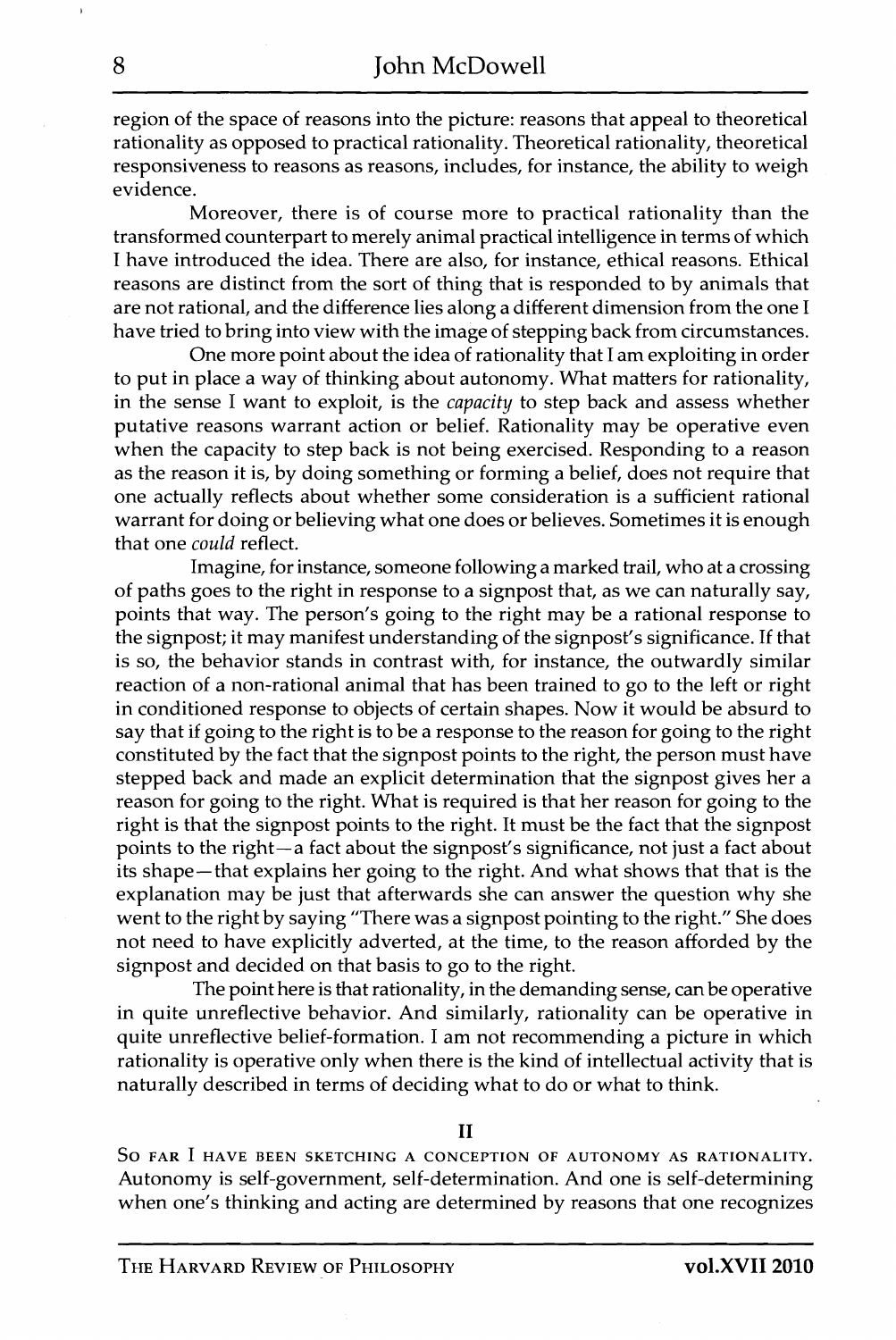as such. Rational animals have the capacity to appreciate the force of reasons and respond to it. But actually determining oneself is actually exercising that capacity, actually thinking or acting in response to reasons one recognizes as such. That is what it is to be in control of one's own life.

If we approach the idea of autonomy in this way, we are placing the idea in a normative framework. The account of autonomy that I have sketched centers on a normative concept, the concept of the *authority* of reasons: their force, in a natural metaphor I have already used. To exercise autonomy is to subject oneself to the normative force of reasons. That is a self-subjection that is at the same time a self-determination. If one conforms to the authority of a reason that one appreciates as such, one's thought or action is determined by the power in one by virtue of which one is able to recognize that authority and think or act accordingly. And it is in exercising that power that one is truly oneself. I believe this is the content of a striking image that Kant adapts from Rousseau, in which freedom is obedience to a self-legislated law. If one recognizes a consideration as having the authority that belongs to a reason, one recognizes conforming to it not as obedience to a requirement imposed on one from outside, but as precisely what is required for one's thought or action to be one's own. It is oneself who holds oneself to these requirements, not an external power.

Now there is a connection between the idea of individual autonomy, understood in terms of responsiveness to reasons as such, and the idea of belonging to a community. This is going to be the theme of my second section.

I have just mentioned Kant and Rousseau, and I had already mentioned Rousseau in the first section of this lecture. I am going to say a bit more about these thinkers, in order to sketch a historical context for the connection between autonomy and community that I have just alluded to.

In *On the Social Contract,* Rousseau describes an ideal commonwealth in which individual citizens literally give themselves the law. And he represents becoming a citizen as a metaphysical transformation, a transformation in which human individuals become possessors of freedom in a sense that has no conceivable application to ordinary animals. Rousseau's social contract is an imagined institutional context in which, if the institutions he envisages could be realized (something he thinks could happen, if at all, only in highly constrained conditions), individuals would achieve a freedom that would consist in having their action determined by a rational will. That is clearly the core of the conception of autonomy I have been putting in place.

Kant is struck by this conception of freedom as the power of selflegislation, and he rescues a version of it from Rousseau's pessimism about its being realized. In doing that, he detaches the relevant sort of freedom from political arrangements whose possibility of actualization might be an issue, as it is for Rousseau. Kant's kingdom of ends is an institution at most metaphorically—not even notionally, like Rousseau's ideal commonwealth. In Kant, Rousseau's idea of a freedom that would consist in obedience to the results of legislative acts of one's own becomes a vivid metaphor, a way of emphasizing the sense in which conforming one's thought and action to the authority of reasons is the very reverse of abdicating control over one's life to an alien power.

To round off this sketch of a relevant bit of the history of philosophy, let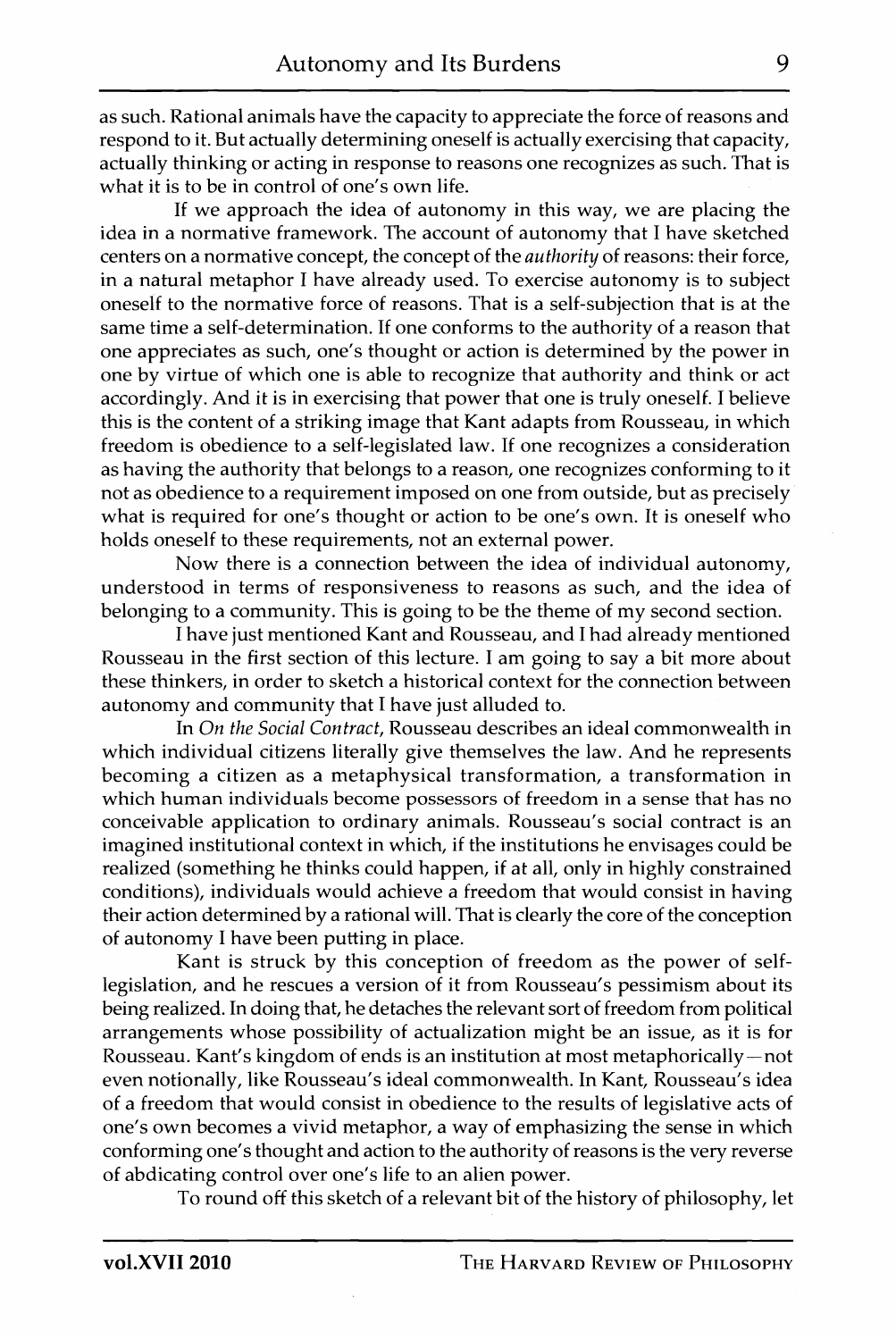me introduce Hegel into the picture. Hegel follows Kant in taking a conception of freedom like Rousseau's away from a strictly political setting; like Kant, he does not identify autonomy with citizenship. But in another way Hegel reverts to Rousseau. For Hegel, it is only in an actual, historically realized, social context that we can make sense of the emergence of this metaphysically special kind of being, the autonomous individual.

Now it is a delicate question how exactly we should understand the connection between autonomy and community. After my historical excursus, I can say that this question is central in the interpretation of Hegel's philosophy. I shall come back to Hegel at a couple of points later in the lecture. But meanwhile I am going to pursue the connection between autonomy and community a bit, in order to begin on bringing out the way autonomy can be felt as burdensome.

In the first section of this lecture, I linked the capacity to recognize circumstances as reasons for acting with the capacity to adopt a distanced orientation towards circumstances one finds oneself in. And I suggested that we should understand the capacity for a distanced orientation as part of a package with being initiated into language. So the relevant community is in the first instance a *linguistic* community.

Language came into view, in the bit of my first section that I have just recalled, in connection with only one aspect of what it is to inhabit the space of reasons. I was talking there about how circumstances that elicit animal motivations are transformed into considerations that constitute reasons for acting in a more demanding sense. And I stressed that this is only part of what needs to be said about rationality, in the sense that marks the traditional distinction within the animal kingdom. There are also reasons for belief. And even in the sphere of reasons for acting, that transformation does not make sense of, for instance, ethical reasons.

But the role of language in making that transformation intelligible is a case of something general, something that applies to reasons of all kinds. Human beings are born with a potential for rationality in the demanding sense, a potential for the capacity to respond to reasons as such. But they have that potential raised to actuality by way of being initiated into a conception of what is a reason for what that is, to begin with, simply handed down to them, embodied in a collection of practices they are brought up into. Learning a shared language, which we can conceive as, among other things, a repository of tradition, is central here.

Of course being initiated into a tradition cannot by itself ensure that what someone takes to be reasons really are the reasons they seem to be. Someone may think or act in the light of something that is not really a reason for thinking or acting as she does, because her grasp of what is a reason for what is defective. It may be that the presence of a supposed reason in the conception of reasons she has had handed down to her, or the rational weight it is taken to have in that conception, reflects a mere prejudice that informs the thinking of her community. Suppose, for instance, that someone's conforming her thought or action to a putative reason reflects her believing that race or gender settles a person's proper station in life. In that case what ultimately explains her thought or action is not the force of a reason that she recognizes as such. What we have here is only the illusion of an instance of that. The explanatory weight falls through the supposed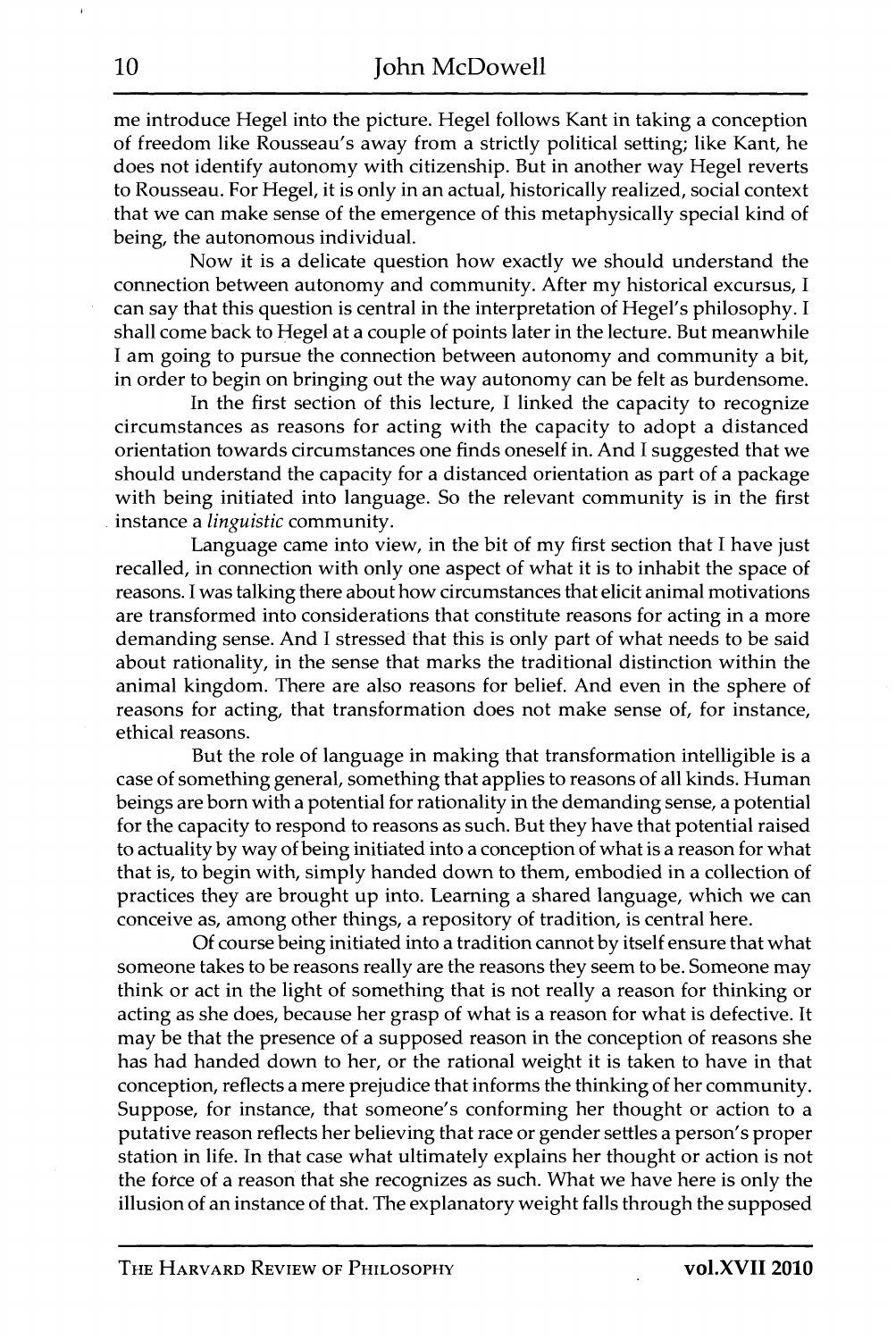reason to whatever explains her taking it to be a reason. Our explanation of her thought or action comes to rest on how her upbringing was shaped by the hold of prejudice in the community she was brought up into.

This stands in contrast with how we can conceive things as being when someone's upbringing has, as we might say, opened her eyes to the actual layout of the space of reasons. In that case understanding of her thought or action can find firm ground in her recognition of a reason as the reason it is. And if that is so her thought or action reflects her rational self, not just the contingencies of her upbringing.

Of course in this case too we can be interested in the genesis of her conception of reasons. Our interest then is in how she came to be responsive to the genuine reasons she is responsive to. If someone's thought or action is intelligible in terms of her correctly appreciating the rational force of genuine reasons, saying how she came to be capable of such appreciation is a change of explanatory direction, an appendix to an explanation that is complete in its own terms and reveals what it explains as a reflection of the person's own self. Whereas if someone acts or thinks in the light of a defective grasp of the layout of the space of reasons, an understanding of why she sees things as she does is a necessary element in an explanation of her acting or thinking, an explanation that reveals what it explains as reflecting mere contingencies of her formation.

There are limits to how defective a tradition can be, if being initiated into it is to count as acquiring a conception, even a partly wrong conception, of the layout of the space of reasons, and hence an actualization, even only a partial actualization, of the potential for autonomy. If we try to envisage too much error in a conception of what is a reason for what, the attempt undermines itself. It becomes impossible to suppose someone who had such a conception would be sufficiently in touch with reasons to be count as having even a defective grasp of them. Recalling the view of languages as repositories of tradition, we can see that this limit on the possibility of error is a way of approaching the thought that nothing can be *both* recognizable, from within a linguistic practice, as another linguistic practice *and* in some radical way unintelligible from there. Here I have in mind Donald Davidson's argument in "On the Very Idea of a Conceptual Scheme," and Richard Rorty's variation on Davidson's theme in "The World Well Lost."<sup>3</sup>

I am stressing the difference between responding to a genuine reason whose rational force one appreciates and responding to something that merely seems to one to be a reason. Certainly one needs to have the *capacity* to recognize and respond to reasons if something is even to seem to one to be a reason. But one is actually self-determining only if what explains one's thought or action is a genuine reason, recognized by one as such. If what one acts on is something that merely seems to one to be a reason, what ultimately explains one's thought or action is whatever explains its seeming to one to be a reason. One's thought or action is ultimately determined by one's upbringing or one's social milieu or whatever it is that figures in that explanation, and not by oneself.

Given this conception of how the difference matters, it is natural to hanker after a *criterion,* to single out the regions of the space of reasons where one's eyes are open to its true layout, and mark them off from the regions of the space of reasons where the conception one finds oneself with is skewed by prejudice or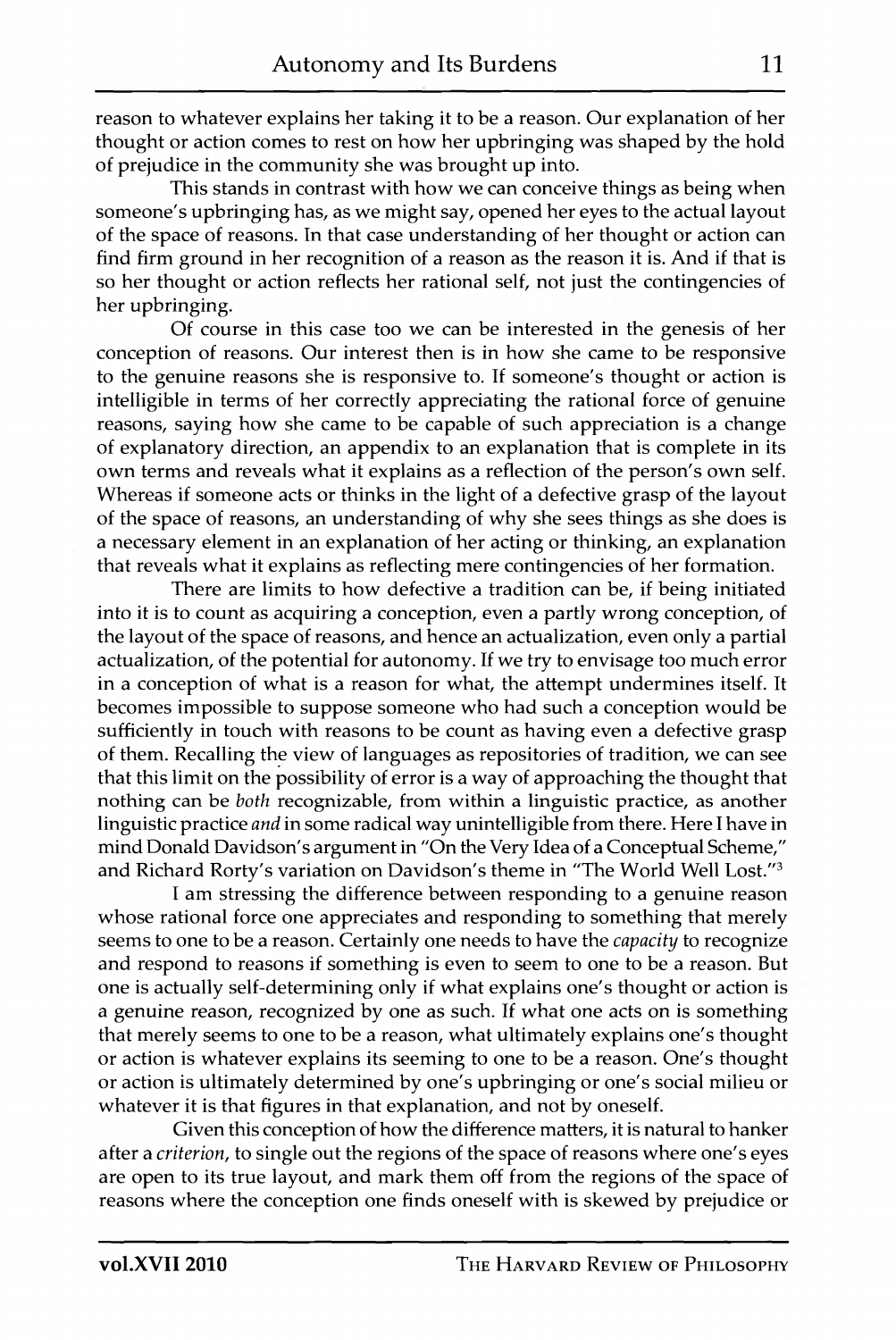other distorting influences. But there is no criterion, if by that we mean some general formula that it might be possible to apply to mark off genuine reasons from impostors. It is incumbent on one to reflect about whether what seem to one to be reasons really are reasons, doing one's best not to be taken in by impostors. And there is no straightforward, as it were mechanical, way to guard against the risk. Any general formula one came up with would itself come within the scope of the obligation to reflect.

Here we can begin to appreciate why we cannot understand autonomy as simply an aspect of membership in a community. Autonomy is a responsibility that sits on individuals. One may be confident that the practices of giving reasons that one has been brought up into correspond to reasons as they really are. Even so, it would be a way of giving up one's autonomy if one equated the question whether something that initially strikes one as a reason really is a reason with the question whether acknowledging it as a reason conforms to the conception of what is a reason for what that is embodied in the practices one has been brought up into. On such a question, "This is how my community thinks," or "This is how I have been brought up to think," is not to the point. One has to resolve *for oneself* the question whether the way one finds oneself inclined to think is the right way to think.

What resources does one have for addressing this question? Only those that one has been equipped with by one's upbringing, along with any previous reflection that has modified one's inherited conception of what is a reason for what. To consider whether the view of some region of the space of reasons that one finds oneself with is skewed, the only thing one can do is to ask oneself whether it coheres with one's view of other regions of the space of reasons, which one must simply trust for the duration of one's reflection about the region that is under reflective scrutiny. In a familiar image, one's possibilities for reflection are those of Neurath's mariner, repairing his vessel, or at least inspecting it for seaworthiness, while it is afloat. One can be confident only that if one has the space of reasons in view at all one cannot be completely wrong about it. (That is the thought I found in Davidson and Rorty.)

In this reflection, one asks oneself, as I said, whether one's conception of a region of the space of reasons coheres with one's conception of other regions of the space of reasons, which for the moment one must simply trust, though their status may come into question later. What coherence amounts to here is the sort of thing it amounts to in disputes in common law, or in constitutional law, where one asks questions on these lines: "Is this decision in the spirit of these previous decisions?" Whether something is in the spirit of something else is not something that can be checked mechanically.

In a famous phrase in his discussion of self-consciousness, Hegel speaks of *I* that is we and we that is *I*.<sup>4</sup> We can frame the question how individual autonomy is related to membership in a community as a question about how to interpret that idea.

I have been stressing the /, the autonomous individual, but it is important not to overbalance in that direction. We should not lose sight of the point I made about how the potential for autonomy is actualized. It is actualized by initiation into a tradition, which is embodied in shared practices, in the first instance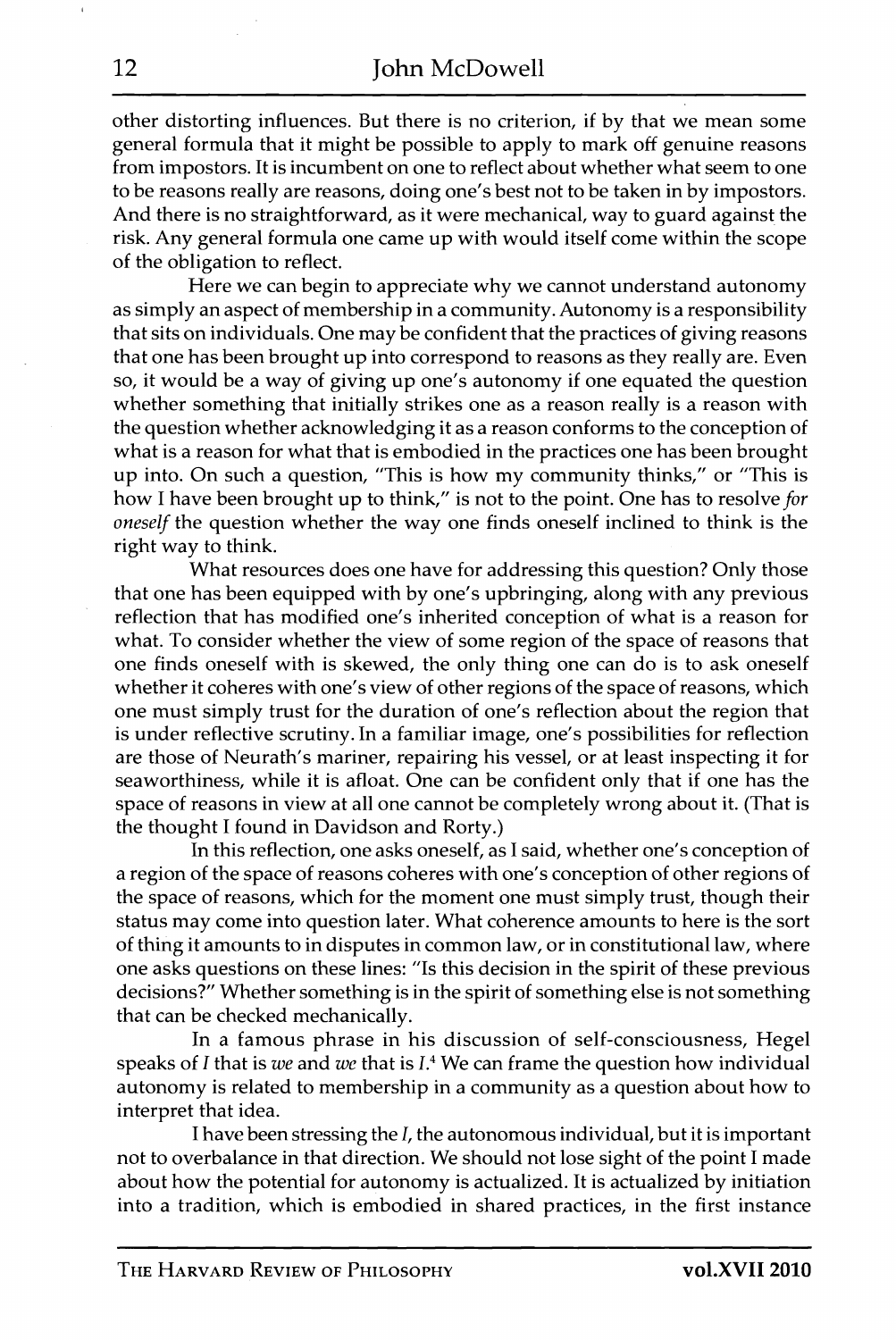linguistic practices. That can be put, in the terms of Hegel's phrase, by saying that one becomes an *I*, an autonomous subject capable of resolving questions about reasons for oneself, only by becoming one of a *we.* Moreover, it would be wrong to interpret my stress on the autonomous  $I$  as implying that reflection about whether to commit oneself to an element in the view of the space of reasons one finds oneself with, or to modify it, is a task for a solitary individual. Of course one can and should exploit the wisdom of others. We should not exclude cooperative investigations in which one trusts one's collaborators. And it would be missing the point if one took it that the reflection that is incumbent on one, about whether what strike one as reasons really are reasons, could be satisfactorily resolved by a merely private conviction—as if it would be no problem for what one took to be a resolution if one failed utterly in all attempts to bring other members of the relevant *we* to see the result of one's reflection as a view they should at least respect, if not accept.

But all this leaves in place the fact that autonomy requires one to acknowledge the force of the reasons on which one thinks or acts as the individual 7 who one is, not as an element in a *we.* As I said, to suppose that "This is how *we* think" settles the reflective question would be to abandon one's claim to autonomy. One cannot delegate the task of addressing the reflective question to the accumulated wisdom of one's community. Before one could invoke the wisdom of the community, one would need to satisfy *oneself that* wisdom is indeed what it is.

So this is why autonomy is intelligibly, and indeed rightly, felt as burdensome. The burden of autonomy is the responsibility to reflect *for oneself*  about the credentials of putative reasons for thought or action, in full awareness that one cannot rely uncritically on any supposed wisdom that one has merely inherited. If one takes things on trust from others, one is oneself responsible for doing so. So one cannot do so lightly; the condition of belonging to, say, a collaborative scientific investigation is quite special. There is no ultimate ground for confidence that one is right about what is a reason for what, and hence that one is genuinely self-determining in some region of one's life, as opposed to having one's thought or action merely reflect contingencies of one's formation no ground apart from whatever materials for reflection one can lay hands on for oneself. In one's reflection, one will find certain considerations persuasive. But one must be aware that whether one is right to find them persuasive is itself in principle up for reflective questioning at some other stage in the Neurathian inspection of one's boat. Nothing is immune to reflective scrutiny. In another Hegelian image, everything is fluid. $5$ 

## **III**

IT IS UNDERSTANDABLE THAT THERE SHOULD BE A TEMPTATION TO AVOID THIS BURDEN OF responsibility, this obligation to try to get things right for oneself. The obligation can be daunting. I have been urging that the scope of one's responsibility includes everything one might appeal to in the course of one's reflection, so that there are no foundations for reflection that are once and for all firm.

Now there are some unsatisfactory tendencies in philosophy that we can understand in the light of this temptation to avoid the burden of responsibility for getting things right. Appreciating how daunting the burden is can help us to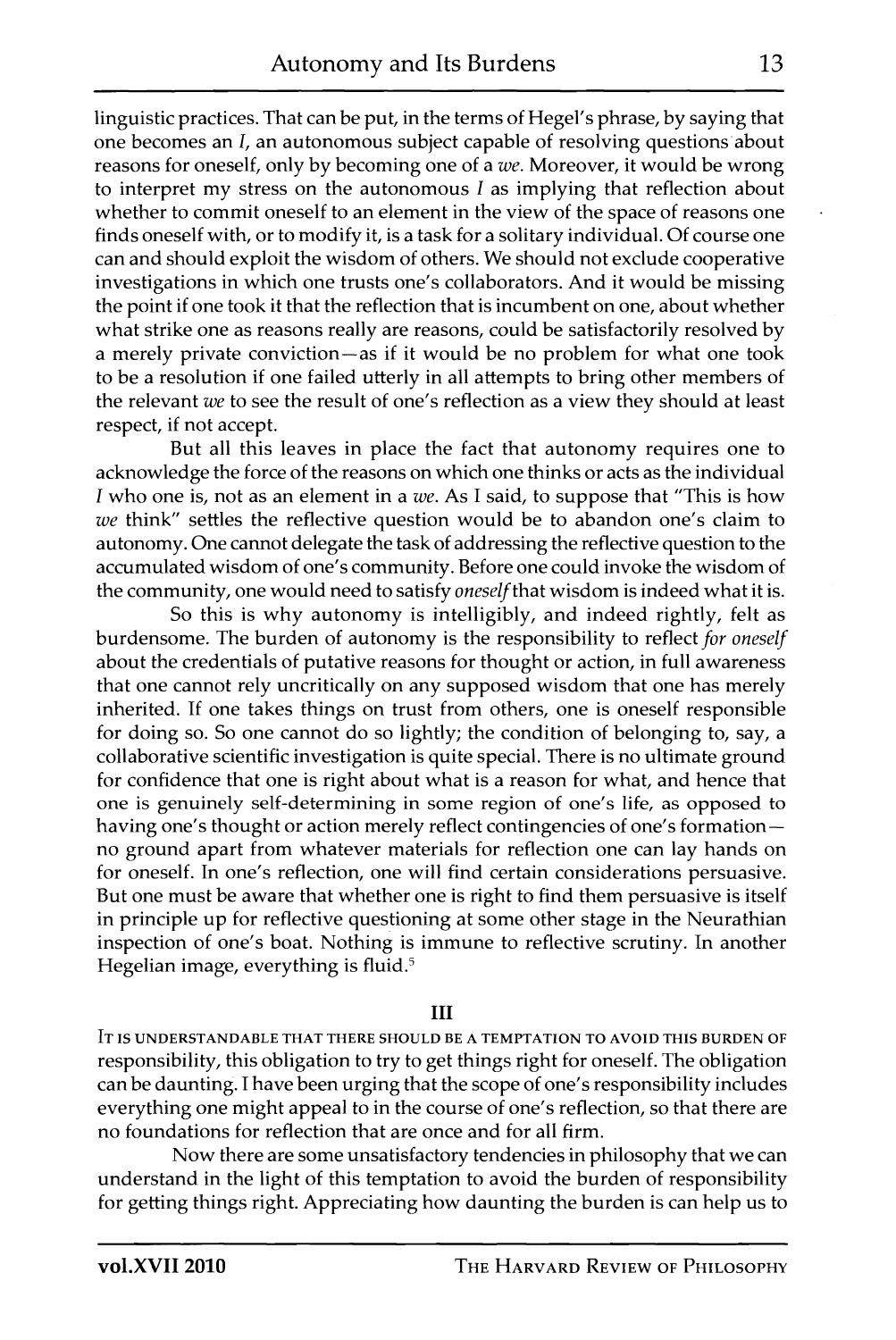make sense of some things that go wrong in philosophy. I shall end by mentioning three such tendencies.

The first, and I think the least interesting, is a temptation to give up the very idea of getting things right. The burden of the obligation to reflect that comes with autonomy would not sit so heavily on us if we could stop supposing there are right and wrong views about what is a reason for what—if we could suppose that the most a person can aspire to is something she can find satisfying for herself, with no claim to objectivity or universality. The most obvious expression of this way of shirking responsibility is one or another kind of relativism.

The second mode of avoidance of responsibility I want to consider is what Sellars called "the Myth of the Given."

"The Myth of the Given" is Sellars's label for a genre of ways in which philosophy goes astray. In general terms, the Myth of the Given is the idea that things can make themselves available for knowing in a transaction in which the knower is simply passive—a transaction that does not involve, on the side of the knower, capacities for whose proper functioning one is responsible, so that one is called on to reflect about them and improve them if that is what reflection recommends.

The most obvious expression of this idea is in traditional empiricism, in which features of reality are supposed to impress themselves immediately on subjects who need be no more than equipped with functioning sense organs and awake. Sellars himself focuses mainly on the empiricistic version of the Myth.

But in the preamble to his polemic against traditional empiricism, he makes it clear that he does not think the Myth of the Given is exclusively the province of empiricists.<sup>6</sup> Traditional rationalism, for instance, has its own version. In a rationalistic version of the Myth of the Given, it is features of the independently constituted intelligible structure of reality, rather than features of the empirical world, that immediately impress themselves on knowing subjects, not now through the senses but by way of a postulated capacity for insight into that structure. In many ways this is of course very unlike traditional empiricism. But it is like traditional empiricism in that the supposed knowledge-yielding transaction is conceived as drawing on nothing for whose proper functioning the knowing subjects could be supposed to be responsible.

So we can suppose that both these versions of the Myth of the Given, and so both the main tendencies that clash inconclusively in much of modem philosophy, owe at least some of their attractiveness to an intelligible wish to avoid the burden of responsibility.

I am going to have to be even sketchier about the third temptation I want to mention, which is a tendency, in trying to make sense of the *I* that is *we*  and the *we* that is J, to overbalance in the direction of the *we.* As I acknowledged, one can become an autonomous *I* only by becoming one of a *we.* And as I also acknowledged, aspiring to get things right must be aspiring to a position on which one could in principle win consensus from others, at least on its being worthy of respect, something on which reasonable people can agree to differ, if not on its being correct. But those acknowledgments do not shift the burden of responsibility to the community. And discomfort at the burden of responsibility can encourage a philosophy that implies such a shifting of the burden. This is a